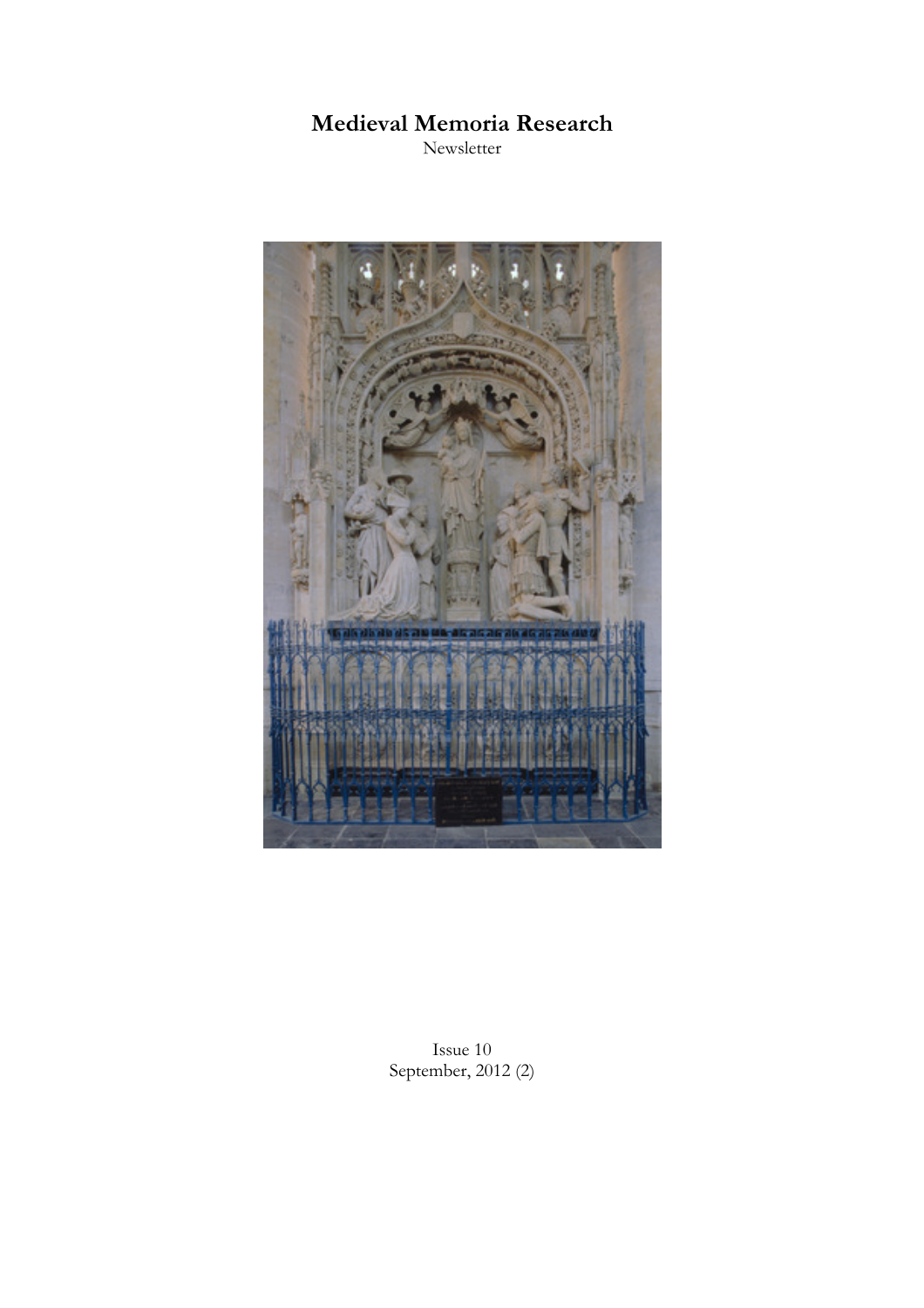#### Table of contents

Editorial - by Charlotte Dikken

Publications

› Recent publications

Symposiums and congresses

- >  $10^{th}$  Symposium on Memoria Research (Deutsch-Niederländische Gespräche)
- › Call for Papers: Art & Death
- › Call for papers: Death: the Cultural Meaning of the End of Life
- › The Art of Death & Dying

We wish to thank the various copyright holding institutions and individuals for giving us permission to publish images of the works of art and manuscripts in their collections.

Frontpage: Tomb of Engelbrecht I van Nassau, Johanna van Polanen, Jan IV van Nassau and Maria van Loon. Breda, Grote kerk. 1500-1525, Avesnes stone. Photograph: Rijksdienst voor Cultureel Erfgoed (RCE).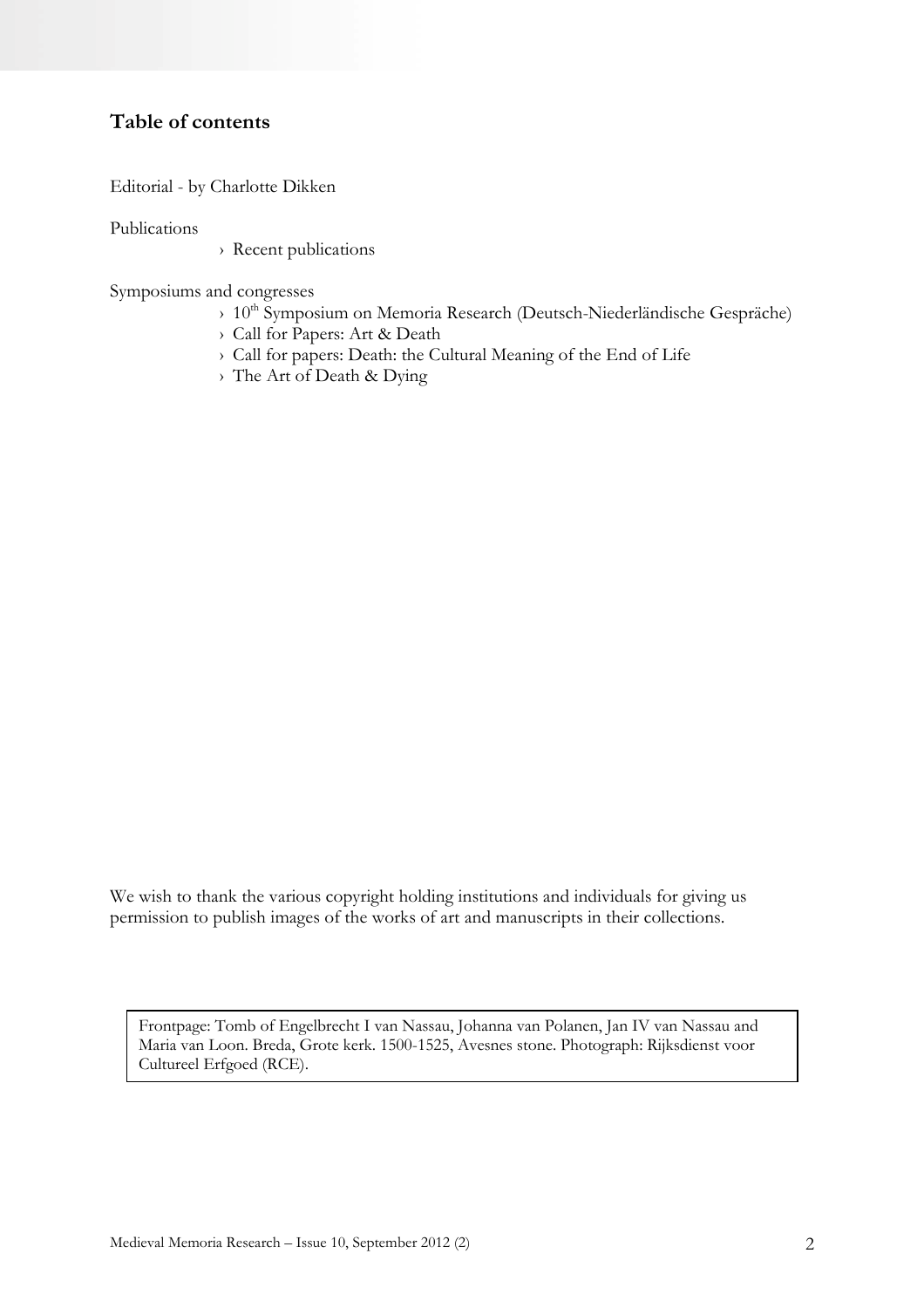#### September: double issue of MMR – part two

Welcome to the tenth issue of the newsletter Medieval Memoria Research (MMR), which also happens to be our first double issue.<sup>1</sup> In this online newsletter you will find information on the work of scholars who research medieval *memoria* in the broad sense of the word.

You are currently reading part two of our double issue, which features the usual MMR subjects and announcements. In this issue there is a particular focus on (international) symposiums and congresses, which may be of interest to memoria researchers.

As always, we warmly invite our readers to share news about congresses, publications, projects and other related subjects with us, so that these subjects may be announced in our future issues of this newsletter. Please consult the colophon for our contact details.

Charlotte Dikken Editor of Medieval Memoria Research (MMR)

Part one of this month's issue: http://mmr.let.uu.nl/pdf/MMR\_010-1.pdf Part two of this month's issue: http://mmr.let.uu.nl/pdf/MMR\_010-2.pdf



Detail of the tomb of Engelbrecht I van Nassau, Johanna van Polanen, Jan IV van Nassau and Maria van Loon. Breda, Grote kerk. 1500-1525, Avesnes stone. Photograph: Rijksdienst voor Cultureel Erfgoed (RCE).

 $\overline{a}$ 

 $1$  MMR is part of the Utrecht research project The functions of art, ritual and text in medieval memoria and works closely with the project Medieval Memoria Online (MeMO).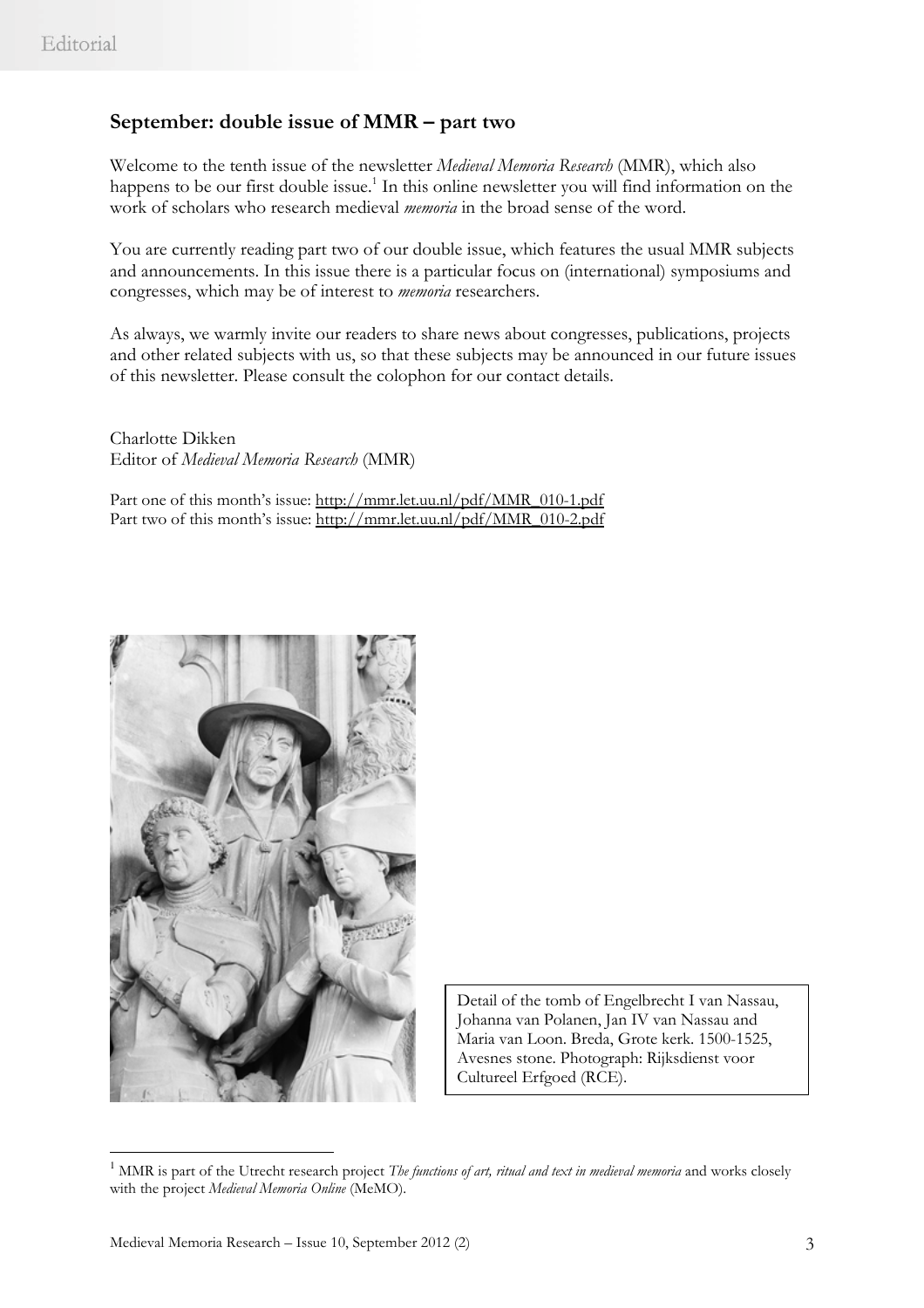## Recent publications

The following list of publications does not represent a complete bibliography about medieval *memoria* and related subjects, but is only intended to provide the reader with the most recent titles. This list is an addition to the original list published in the first newsletter. For the complete list of publications featured in MMR, please visit our website: http://mmr.let.uu.nl/pages/archivepublications.html. For the memoria bibliography please visit: http://memo.hum.uu.nl/pdf/Bibliography-Memoria.pdf.

2011

- Pieter Bergé, J. Christiaens (ed.): *Dies Irae: Kroniek van het Requiem* (Leuven, 2011).

2012

- Sally Badham, Paul Cockerham (ed.), 'The beste and fayrest of al Lincolnshire.' The Church of St Botolph, Boston, Lincolnshire, and its Medieval Monuments, BAR British Series 554 (Oxford: Archaeopress, 2012).
- Douglas Brine, 'Rogier van der Weyden and the Art of Commemoration,' in: L. Campbell, J. Van der Stock, C. Reynolds and L. Watteeuw (ed.), Rogier van der Weyden in Context. Papers presented at the Seventeenth Symposium for the Study of Underdrawing and Technology in Painting held in Leuven, 22-24 October 2009 (Paris / Leuven / Walpole, MA 2012) 252- 265.
- Truus van Bueren, Kim Ragetli and Arnoud-Jan Bijsterveld, 'Researching Medieval Memoria: Prospects and Possibilities. With an Introduction to Medieval Memoria Online (MeMO)', in: Jaarboek voor Middeleeuwse Geschiedenis 14 (2011). Hilversum 2012, 183-234.
- Bart Ibelings, 'De opdrachtgever en oudst bekende restauratie van de memorietafel van de heren van Montfoort', in: Heemtijdinghen 48/2 (2012).
- Sophie Oosterwijk, 'Reformation and recycling in the Netherlands', in: Monumental Brass Society Bulletin 119-Feb (2012) 372-373.
- Sophie Oosterwijk, 'MeMO-project en grafzerken in Michaëlskerk in Oudewater als cultureel erfgoed', in: Heemtijdinghen 48/2 (2012).
- Auke Rijpma, Funding public services through religious and charitable foundations in the late-medieval Low Countries (Utrecht, 2012). Dissertation available online at: http://igiturarchive.library.uu.nl/dissertations/2012-0514-200431/rijpma.pdf

Forthcoming

Truus van Bueren, 'Gebeeldhouwde nagedachtenis in de Domstad', in: Made in Utrecht, exhibition catalogue on Utrecht Sculpture in Museum Catharijneconvent (forthcoming 2012).

Review: Jeannie Łabno, Commemorating the Polish Renaissance Child: Funeral Monuments and their European Context (Abingdon, 2011).

Sophie Oosterwijk, 'Jeannie Łabno, Commemorating the Polish Renaissance Child: Funeral Monuments and their European Context', in: MMR 10 (2012). Available online at: http://mmr.let.uu.nl/pdf/Oosterwijk-book\_review-JLabno-2012.pdf

Review: Sally Badham, Paul Cockerham (ed.), 'The beste and fayrest of al Lincolnshire.' The Church of St Botolph, Boston, Lincolnshire, and its Medieval Monuments, BAR British Series 554 (Oxford: Archaeopress, 2012).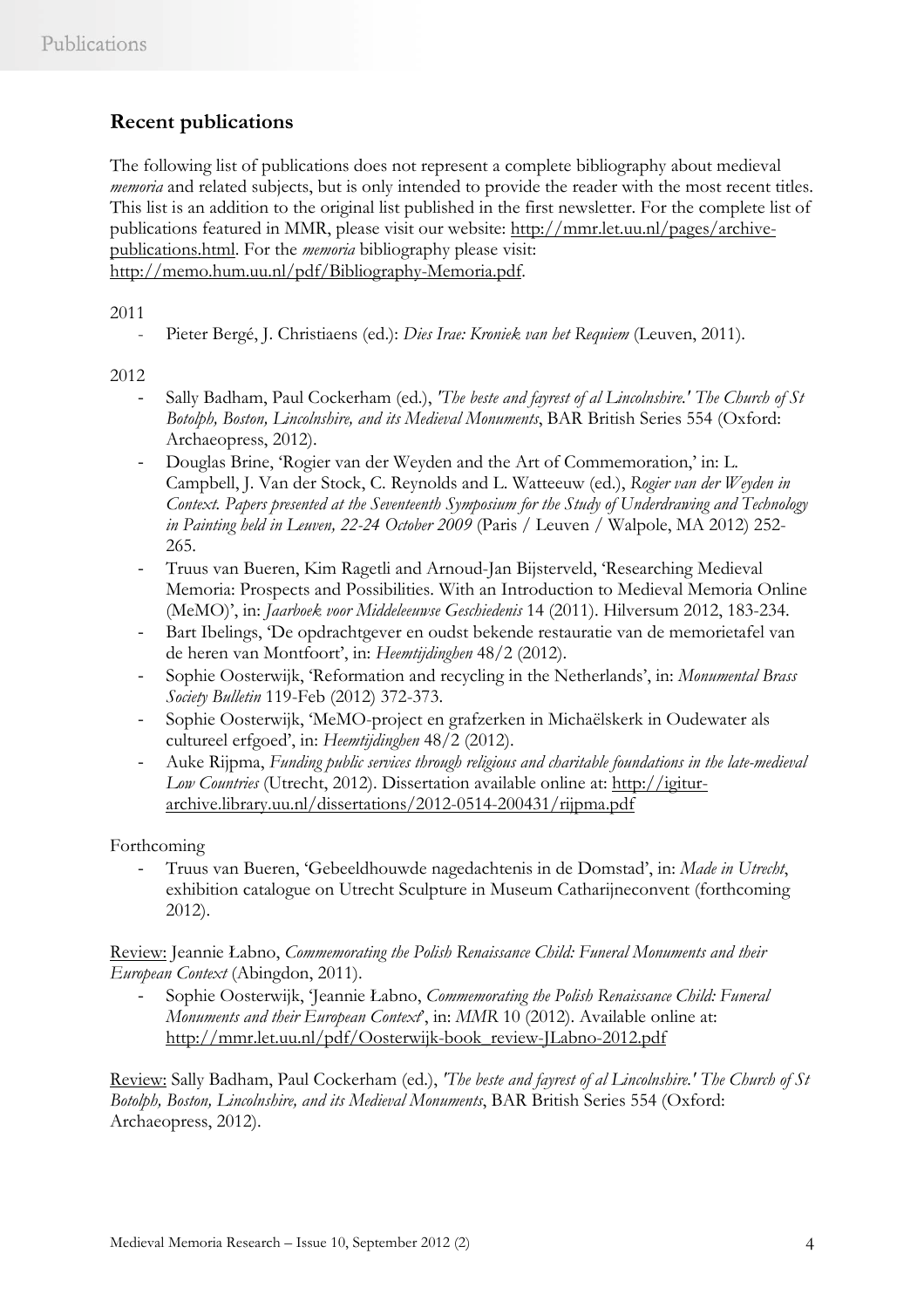Sophie Oosterwijk, 'Sally Badham, Paul Cockerham (ed.), 'The beste and fayrest of al Lincolnshire.' The Church of St Botolph, Boston, Lincolnshire, and its Medieval Monuments', in: MMR 10 (2012). Available online at: http://mmr.let.uu.nl/pdf/Oosterwijk-book\_review-Badham-Cockerham-2012.pdf

Review: Jaap van Moolenbroek, J.A. (Hans) Mol, Jacob Loer (ed.), De abtenkroniek van Aduard. Studies, editie en vertaling (Hilversum, 2010). & Anne Doedens, Henk Looijesteijn (ed.), De kroniek van Henrica van Erp, abdis van Vrouwenklooster (Hilversum, 2010).

- Llewellyn Bogaers, 'Dubbelrecensie kloosterkronieken', in: Tijdschrift voor Geschiedenis 125-2 (2012) 260-263. Available online at: http://www.tijdschriftvoorgeschiedenis.nl/nl/nieuws/show/81/dubbelrecensiekloosterkronieken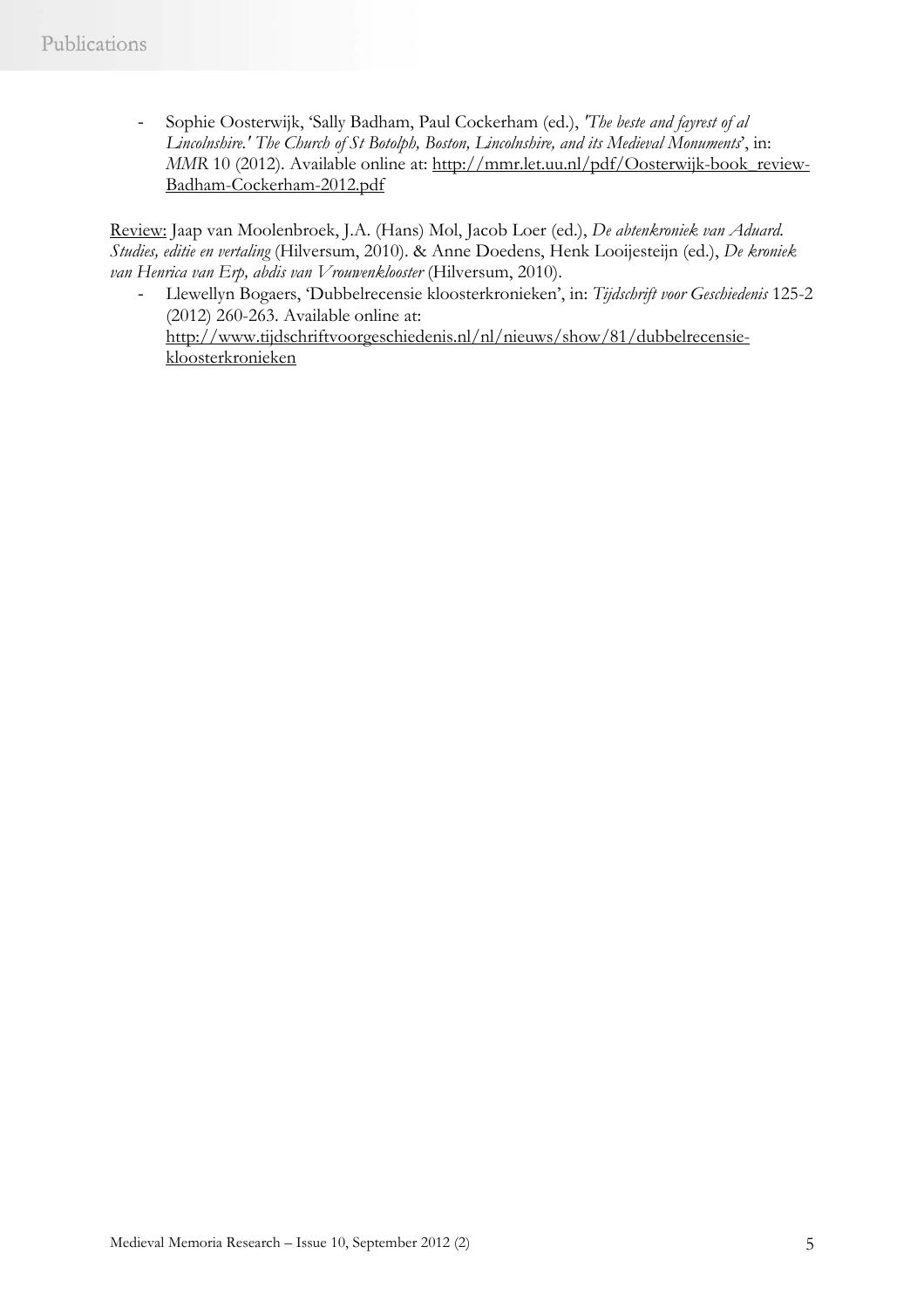### Upcoming symposiums and congresses

#### 10<sup>th</sup> Symposium on Memoria Research (Deutsch-Niederländische Gespräche)

| Theme:      | The medieval clergy and their care for their own salvation |
|-------------|------------------------------------------------------------|
| Date:       | Friday 14 September 2012                                   |
| Times:      | $10.00 - 17.00$ h.                                         |
| Location:   | Walburgiszaal, Ontmoetingscentrum St. Walburgis,           |
|             | St. Walburgisplein 45, 6811 BZ Arnhem                      |
|             | (next to the church, on the north side)                    |
| Languages:  | German and English                                         |
| Organisers: | Jan Kuijs (RU) and Sophie Oosterwijk (UU)                  |

#### Programme:

| Registration and coffee                                              |
|----------------------------------------------------------------------|
| Brief welcome by Truus van Bueren                                    |
| Jan Kuijs: 'Secular canons in the Low Countries and their salvation' |
| Harry Tummers: 'Canons and their tombs. The predilection for certain |
| types of monument in the Low Countries in the late Middle Ages'      |
| Sandra Büttner: title to be confirmed                                |
| Lunch                                                                |
| Visit to the Eusebiuskerk                                            |
| Thomas Schilp: title to be confirmed                                 |
| Susanne Ruf: title to be confirmed                                   |
| Closing discussion and tea                                           |
| Visit to the St. Walburgiskerk and Treasury                          |
|                                                                      |

#### **Directions**

For directions and parking see: http://www.walburgisarnhem.nl/routebeschrijving.html The Walburgiszaal is a 10-15 min. walk from Arnhem station. Nearest parking: Parkeergarage Broerenstraat (385 places) Open: 07.00 – 20.00 h. (Fridays) Tariff: € 2,00 per 54 minutes. Maximum day tariff: € 14,00 Tel. 026 – 4433268

The 25-minute papers will each be followed by a short discussion. A general discussion will take place at the end of the meeting. Due to limited number of seats and the organisation of lunch and drink we kindly ask you to let us know if you will attend. There are 30 places available so early booking is essential.

#### To register, please email Sophie Oosterwijk on S.Oosterwijk@uu.nl

\_\_\_\_\_\_\_\_\_\_\_\_\_\_\_\_\_\_\_\_\_\_\_\_\_\_\_\_\_\_\_\_\_\_\_\_\_\_\_\_\_\_\_\_\_\_\_\_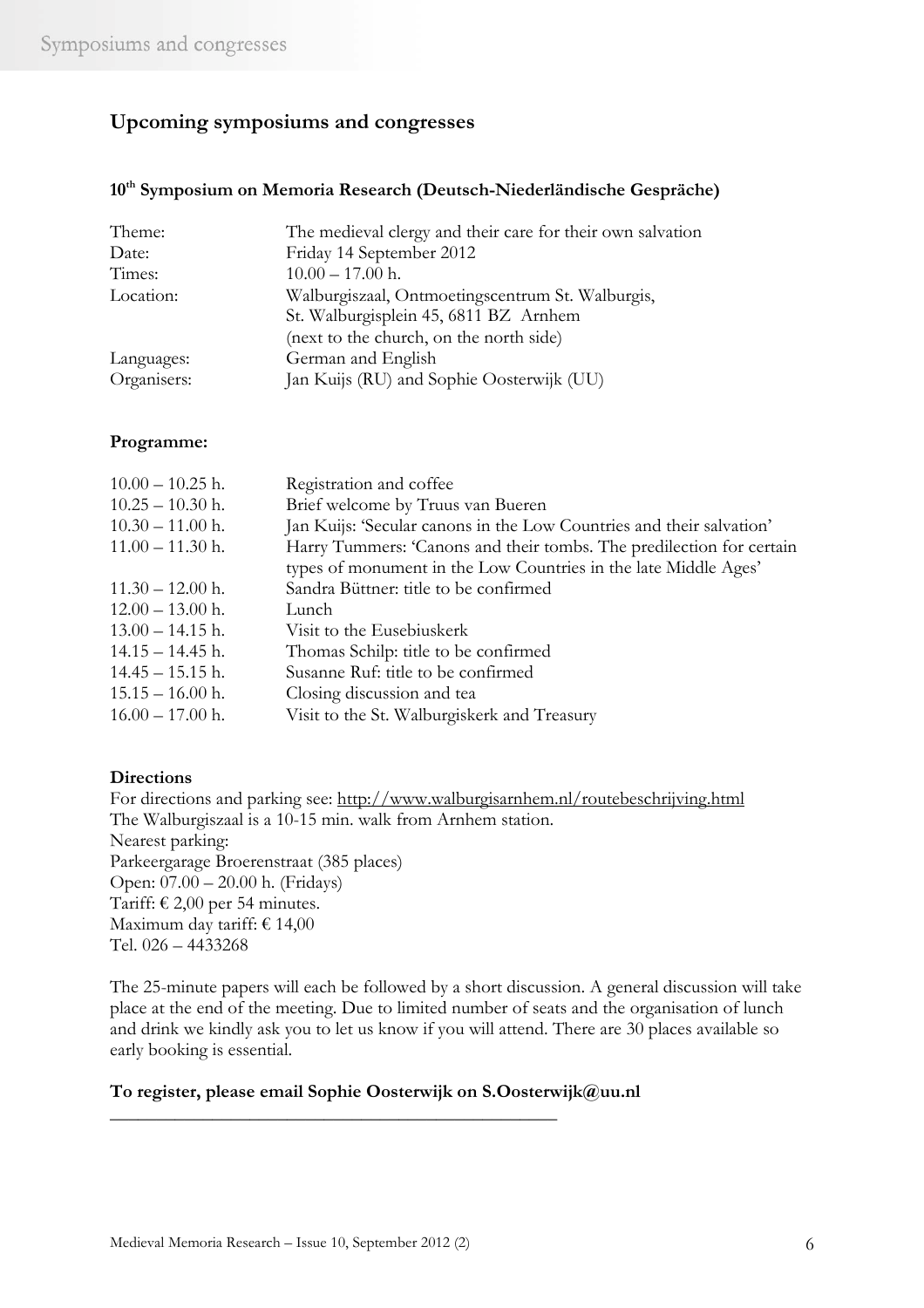#### Call for Papers: Art & Death

Three workshops: 1 November 2012, 21 February and 23 March 2013

A series of three workshops will be held at The Courtauld Institute of Art in 2012-2013 to explore the interrelationship between art and death. These workshops have arisen from an informal group of doctoral students with shared interests in funerary monuments. The workshops will be structured to recognize that the certainty of death is accompanied by the foreknowledge and uncertainty of what may come after, and that visual representations of these phases have varied over time and between countries. The first workshop will focus on the images and objects related to the impact that the certainty of death has on individuals and the community; the second on art in the context of dying, death and burial; and the final one on representations of the perceived fate of body and soul after death, as well as the continuation of a relationship (if only in memory) between the living and the dead.

Subjects for the workshops could include, but are not limited to:

#### Workshop 1 (1 November 2012): Anticipation and Preparation

- Death insurance? Religious gifts and foundations
- Protective objects and amulets
- Tombs commissioned during a lifetime, testamentary desire and fulfilment
- Contemplating images of death, warnings to the living
- The cult of the macabre, images of illness and decay
- Apocalyptic visions

#### Workshop 2: (21 February 2013): Death and Dying

- A 'good death'
- War and violence
- Funerals/Professional mourners
- Funerary monuments, memorial architecture, cemetery design
- Post-mortem portraits
- Images of the corpse in painting, sculpture, film, photography, etc.
- Crucifixion imagery
- Death in museum collections

#### Workshop 3 (23 May 2013): Life after Death

- Images of the soul /resurrected or re-incarnated body
- Depictions of the afterlife
- The incorruptible body, saints, relics and reliquaries
- Remembering the dead, commemoration in art and/or performance
- The 'immortality' of the artist, post-mortem reputations

Format and Logistics:

- Length of paper: 20 minutes
- Four papers per workshop
- Location: Research Forum, The Courtauld Institute of Art
- Timing: 10 am-midday
- Expenses: funds are not available to cover participants' expenses (this includes travel expenses)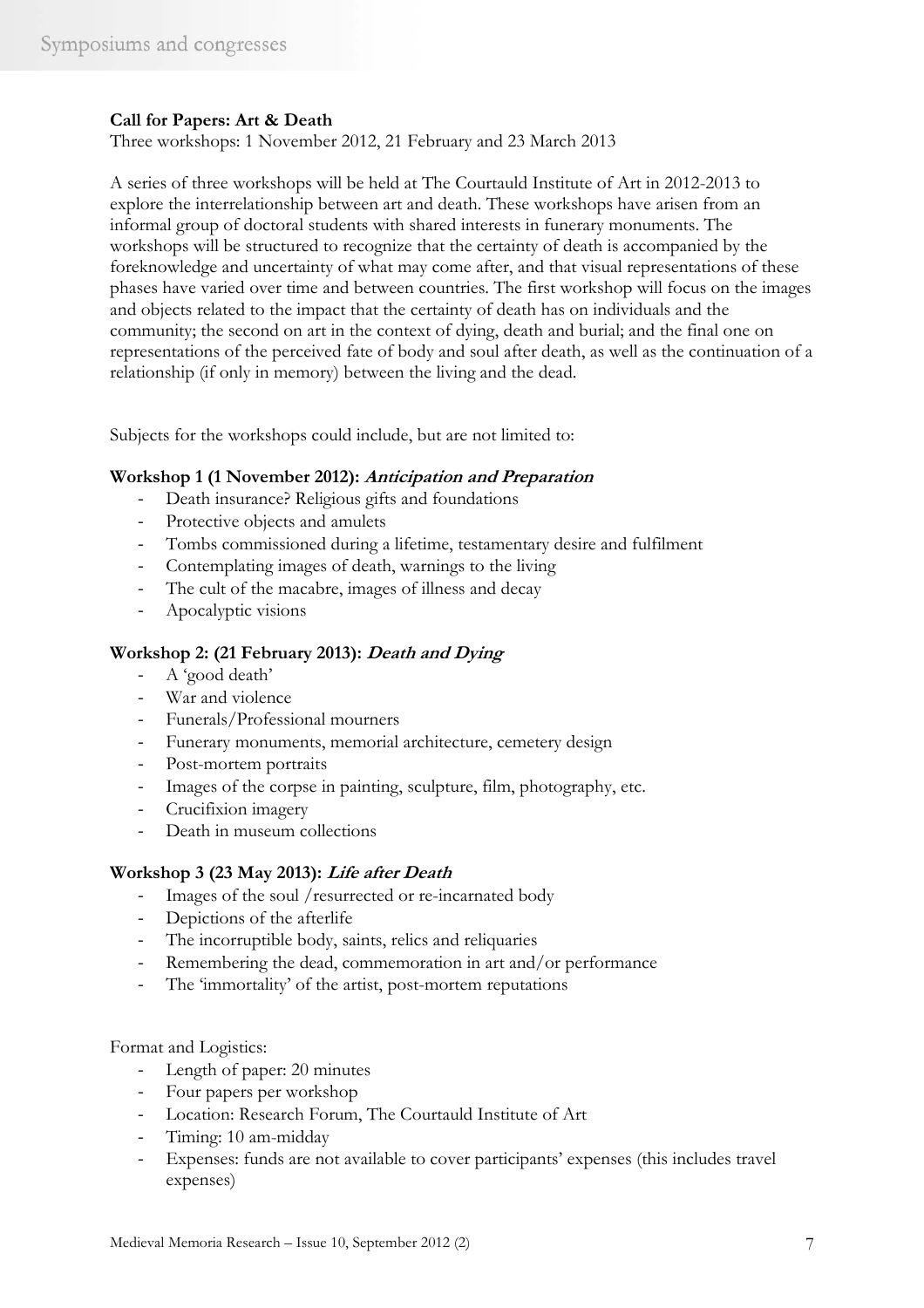We welcome proposals relating to all periods, media and regions (including non-European) and see this as an opportunity for doctoral and early post-doctoral students to share their research.

Please send proposals of no more than 250 words to: Jessica.Barker@courtauld.ac.uk and Ann.Adams@courtauld.ac.uk by the following dates:

- 20 September 2012 for workshop 1 (1 November 2012): Anticipation and Preparation
- **10 January 2013** for workshop 2 (21 February 2013): Death and Dying
- 11 April 2013 for workshop 3 (23 May 2013): Life after Death

For planning purposes, it would be helpful to have an indication of interest in the later workshops, in advance of submission of a proposal.

The Courtauld Institute of Art, Somerset House, Strand, London WC2R 0RN tel +44 207 848 2909/2785 web http://www.courtauld.ac.uk/researchforum/index.shtml

#### Call for papers: Death: the Cultural Meaning of the End of Life

\_\_\_\_\_\_\_\_\_\_\_\_\_\_\_\_\_\_\_\_\_\_\_\_\_\_\_\_\_\_\_\_\_\_\_\_\_\_\_\_\_\_\_\_\_\_\_\_

Leiden University Graduate Conference

| Location and date: | Leiden University, Netherlands, January 24 - 25, 2013 |
|--------------------|-------------------------------------------------------|
| Deadline:          | November 15, 2012                                     |

Death is a defining factor in the explorations of our subjectivity, art, history, politics, and many other aspects of our social interactions and perceptions of the world. In the modern age, conceptions of death have continued to shift and evolve, yet our perceptions are still fuelled by an instinctive fear of the end of life.

Despite our attempts to shut-out death or overcome its inevitability, the end of life has remained a visible and unavoidable aspect of our society. From antiquity to the present day, perceptions of death have been represented through various different mediums: visual culture, art, literature, music, historical writing, cinema, religious symbols, national anniversaries, and public expressions of mourning.

This conference aims to explore how death has been represented and conceptualized, from classical antiquity to the modern age, and the extent to which our perceptions and understandings of death have changed (or remained the same) over time. The wide scope of this theme reflects the historical range of LUCAS's (previously called LUICD) three research programs (Classics and Classical Civilization, Medieval and Early Modern Studies and Modern and Contemporary Studies), as well as the intercontinental and interdisciplinary focus of many of the institute's research projects.

#### Proposals:

The LUCAS Graduate Conference welcomes papers from all disciplines within the humanities. The topic of your proposal may address the concept of death from a cultural, historical, classical, artistic, literary, cinematic, political, economic, or social viewpoint.

Questions that might be raised include: How have different cultures imagined the end of life? What is the role of art (literature, or cinema) in cultural conceptions of death? How might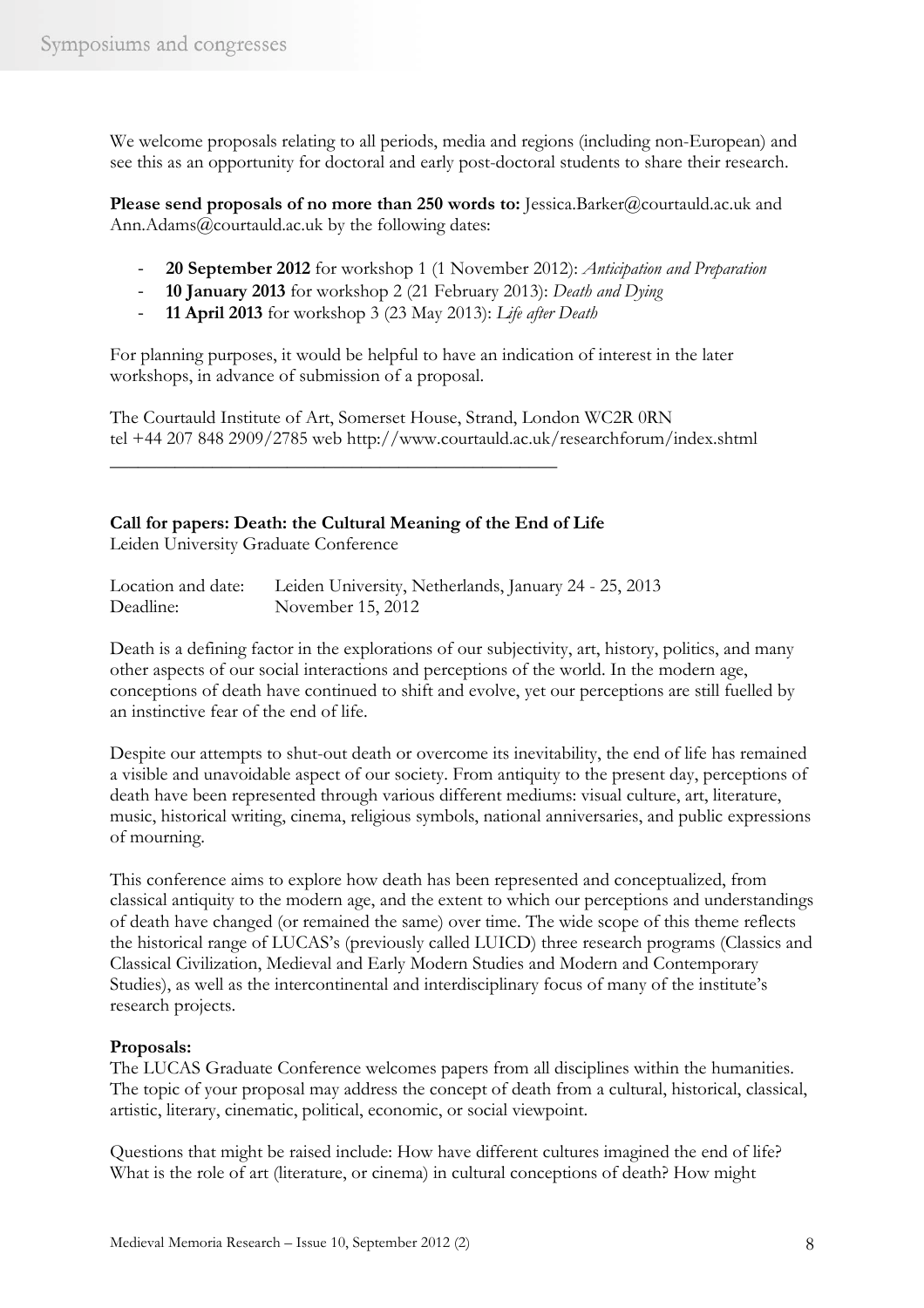historical or contemporary conceptualizations of death be related to the construction of our subjectivity and cultural identity? What is the cultural meaning(s) of death? To what extent has modern warfare changed our perceptions of death? How is death presented in the media and how has this changed? In what ways has religion influenced our reflections on death and the afterlife?

Please send your proposal (max. 300 words) to present a 20-minute paper to lucasconference2013@gmail.com. The deadline for proposals is 15 November, 2012. You will be notified whether or not your paper has been selected by 1 December, 2012.

As with the previous LUCAS Graduate Conference (2011), a selection of papers will be published in the conference proceedings. For those who attend the conference, there will be a registration fee of €45 to cover the cost of lunches, coffee breaks, and other conference materials. Unfortunately we cannot offer financial support at this time.

If you have any questions regarding the conference and/or the proposals, please do not hesitate to contact the organizing committee at: lucasconference2013@gmail.com. Further details will be available online in the Fall.

The organizing committee: Odile Bodde Maarten Jansen David Louwrier Jenny Weston

#### The Art of Death & Dying

| Location:  | The University of Houston               |
|------------|-----------------------------------------|
| Date:      | October 24-27, 2012                     |
| Languages: | English and Spanish                     |
| Website:   | http://artofdeathanddying.blogspot.com/ |

\_\_\_\_\_\_\_\_\_\_\_\_\_\_\_\_\_\_\_\_\_\_\_\_\_\_\_\_\_\_\_\_\_\_\_\_\_\_\_\_\_\_\_\_\_\_\_\_

\_\_\_\_\_\_\_\_\_\_\_\_\_\_\_\_\_\_\_\_\_\_\_\_\_\_\_\_\_\_\_\_\_\_\_\_\_\_\_\_\_\_\_\_\_\_\_\_

The University of Houston, in partnership with the Blaffer Art Museum, Cynthia Woods Mitchell Center for the Arts, National Museum of Funeral History, and Preservation Houston, will host a three day interdisciplinary symposium on artistic explorations of commemoration, death, and dying.

Papers will be presented in the fields of architecture and landscape architecture, art criticism and theory, art history, cultural studies, dance, film and television, literature, and music. The programme also includes several papers which may be of interest to medieval memoria researchers.

The program includes museum and cemetery tours, gallery and artists' talks, a Brahms recital, and documentary screening.